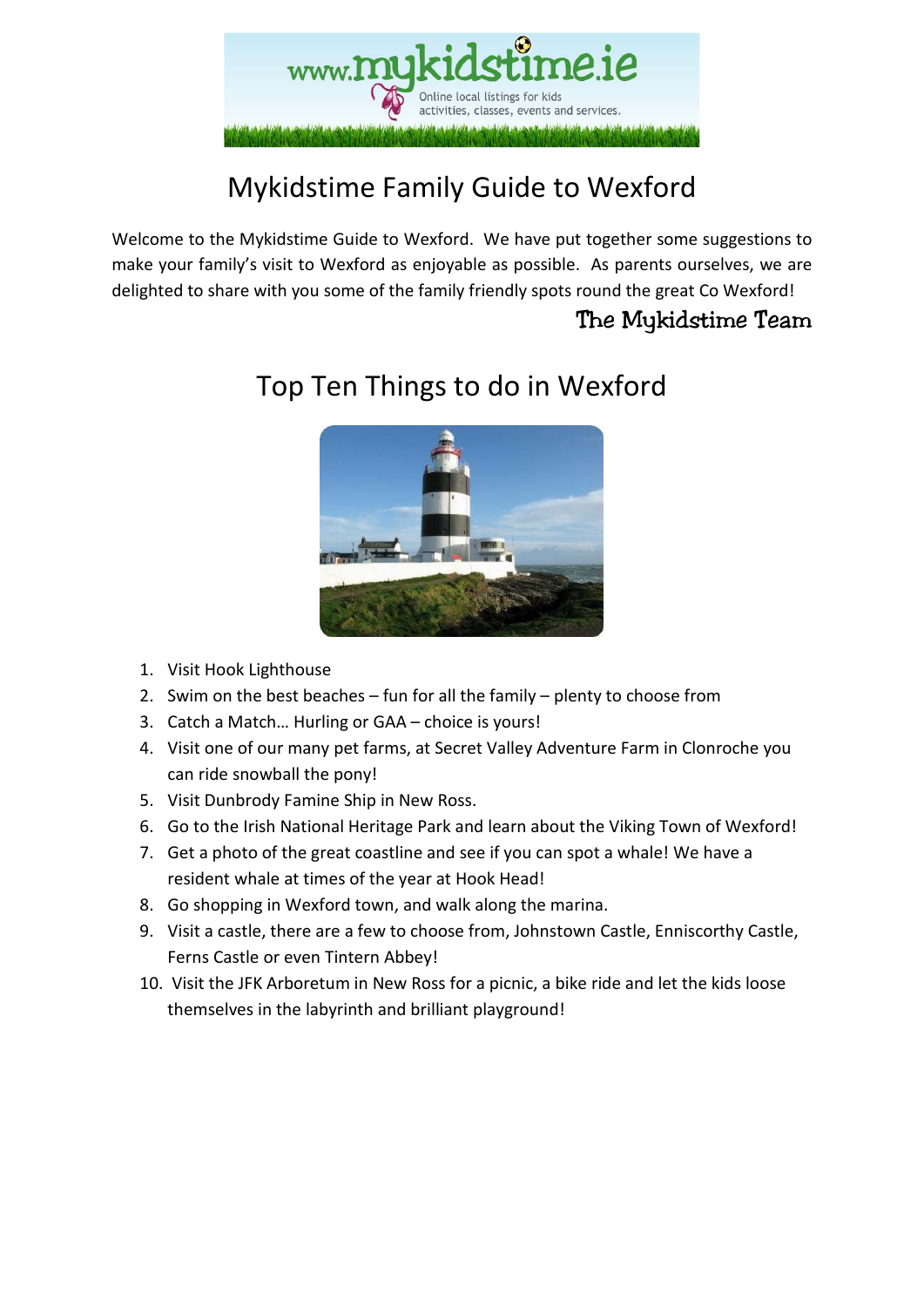

# Indoor Things to Do in Wexford



- Go to Play Zone and enjoy wifi and a cup of coffee while the kids play!
- Lots of great activities, workshops, and exhibitions at the Wexford Arts Centre.
- Wexford, New Ross, Enniscorthy and Gorey Libraries have wonderful children's book section with toys and seats (**FREE**)
- Take in a matinee at the Omniplex Cinema in Wexford Town
- Indoor play, storytime and fun at the Secret Valley Adventure Farm in Clonroche



#### Outdoor Things To Do

- Beaches and more beaches (**FREE**)
- Feed the seals on the pier in Kilmore Quay! (**FREE**)
- Playgrounds see our favourites list below (**FREE**)
- Go swimming in one of Wexford's pools, Ferrybank Pool is the new one just across the bridge from Wexford Town. See also a full list at: http://wexford.mykidstime.ie/component/content/article/1796-things-to-do-inwexford/2064-swimmimg-pools-in-wexford-
- Nature trails include Carrigbyrne Hill, Courtown Woods, The Three Rocks Trail, JFK Park, Tintern Abbey Trails, Curracloe Nature Trail, Dunanore Woods, Edanvale-Crossabeg-Castlebridge River walk. For more info on the above trails: http://wexford.mykidstime.ie/read/features/things-to-do/2063--family-walks-in-wexford-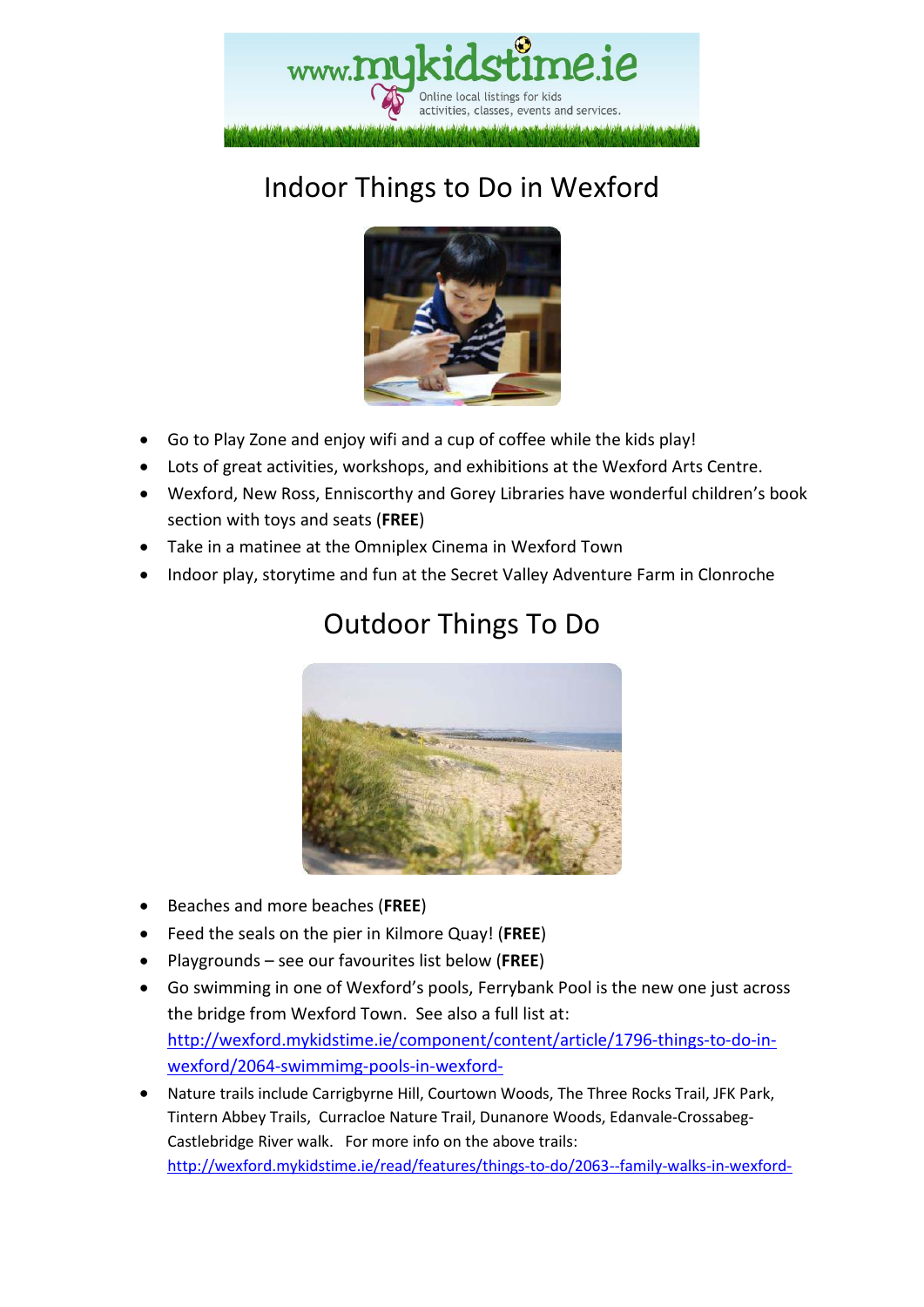

#### Where to Stay



*Please mention Mykidstime when Booking* 

| <b>Maldron Hotel Wexford</b><br>www.maldronhotels.com           | Great for kids with a kids club during mid-terms<br>and summer holidays, crazy golf on site and if<br>parents want to relax in the leisure centre or have<br>a peaceful meal the hotel provides a drop in<br>service for children from 4 months. |
|-----------------------------------------------------------------|--------------------------------------------------------------------------------------------------------------------------------------------------------------------------------------------------------------------------------------------------|
| <b>Whites of Wexford Hotel</b><br>www.whitesofwexford.ie        | Family rooms are bigger then the standard rooms<br>offering more space to relax, containing a double<br>bed and a single bed and can have an extra bed or<br>cot added on request.                                                               |
| <b>The Talbot Hotel</b><br>www.talbotwexford.ie                 | Four Star Hotel overlooking the Marina with<br>great family packages.                                                                                                                                                                            |
| <b>Ferrycarrig Hotel</b><br>www.ferrycarrighotel.ie             | Children's Club, fantastic location with leisure<br>facilities to ensure your holiday to the South<br>East is hassle free and a great success                                                                                                    |
| <b>The Riverbank House Hotel</b><br>www.riverbankhousehotel.com | Family fun at the riverbank includes chartering<br>boat and trying your hand at angling.<br>a<br>Walking distance to town over the river.                                                                                                        |
| <b>The Hotel Saltees</b><br>www.hotelsaltees.ie                 | Situated in the South-East corner of Ireland, in<br>the renowned fishing village of Kilmore Quay.<br>This picturesque village, with its thatched<br>cottages, marina and beautiful beaches, is an<br>ideal location for touring south Wexford.   |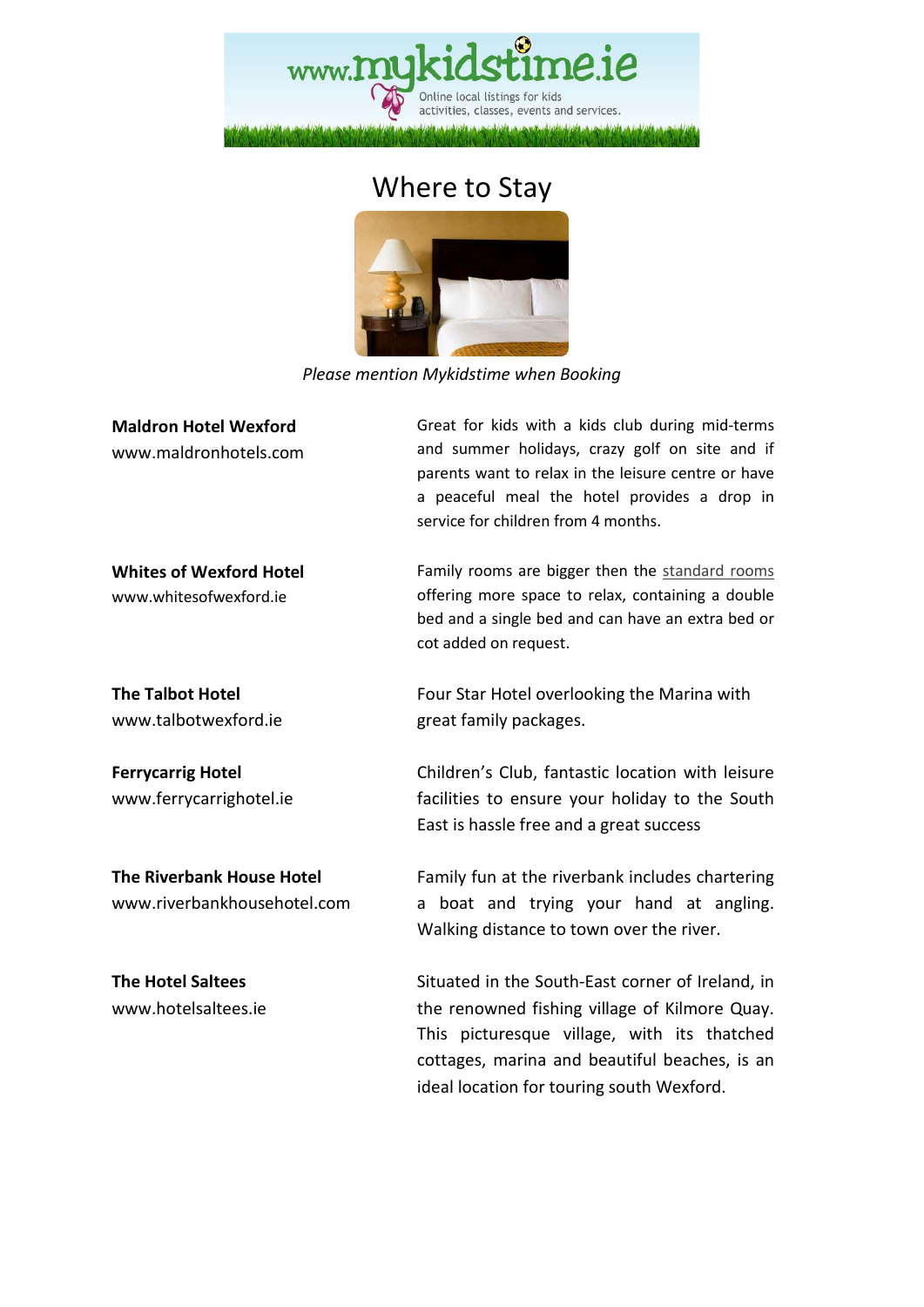## www.myk Online local listings for kids activities, classes, events and services.

#### Where to Eat



- La Dolce Vita, Wexford Town simply great pastas
- The Yard, Wexford Town great choice for all the family
- D'lush Café at the Wexford Arts Centre great wholesome pancakes
- Mary Barry's, Kilmore has a bouncy castle on site in Summer
- Eco Restaurant, Gorey Pizza and pasta for all the family.

#### Playgrounds



- Kilmore Quay
- Rosslare Strand
- Redmond Park, Wexford Town
- Rosslare Harbour
- Wellington Bridge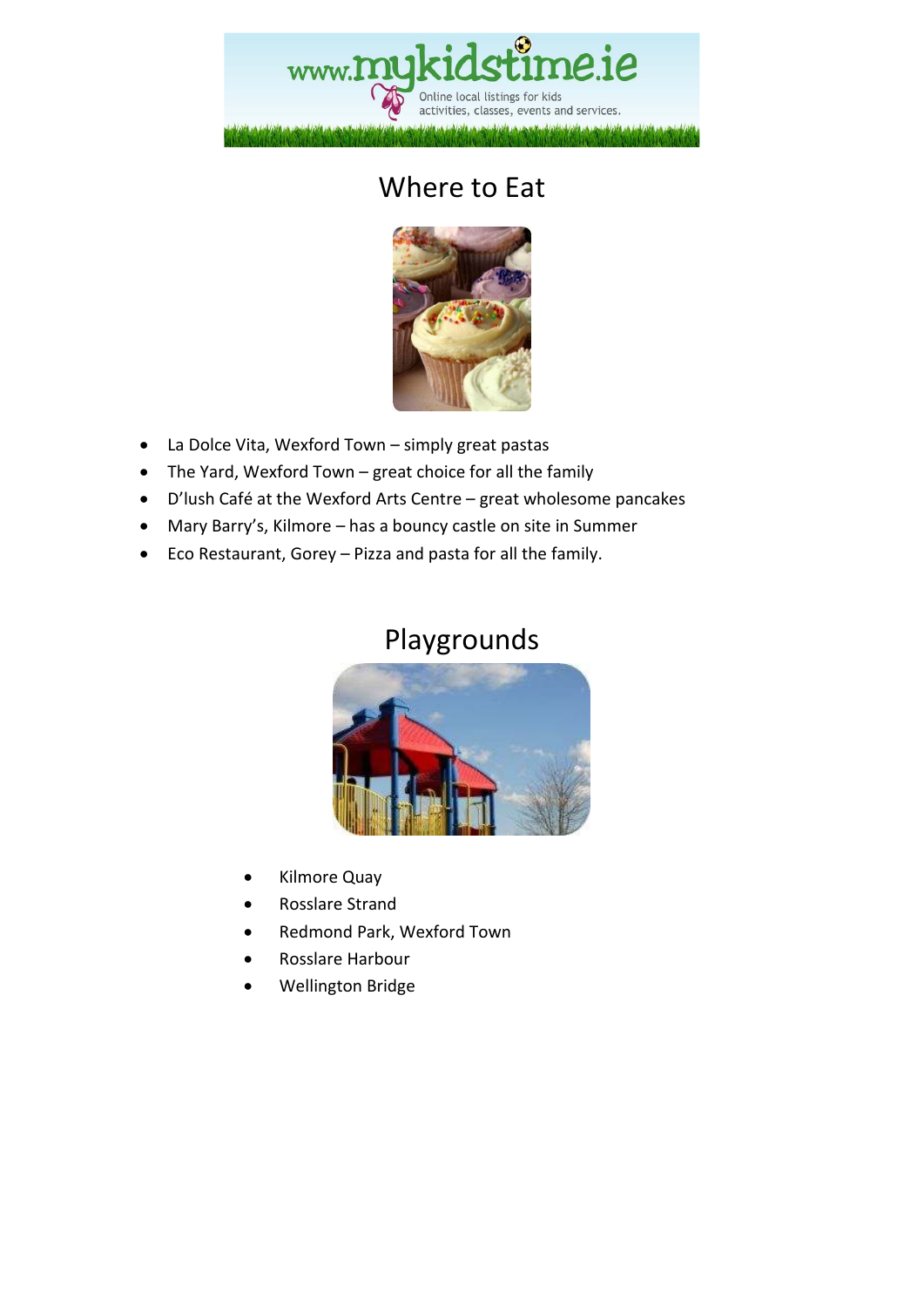

## Other Suggestions

- Spot the Peacocks at Johnstown Castle
- Take a photograph of the impressive Hook Lighthouse
- Visit www.mykidstime.ie for lots more suggestions for things to do while you are in Wexford

#### Shopping



- Gorey Shopping Centre
- Town Centre: Wexford's pedestrian main street makes it easy to shop with children
- Enniscorthy town offers a good range of goods and interesting views.
- New Ross has a small town atmosphere with lots of nice boutiques and family friendly cafes.
- Visit Premaman and Rainbusters in Gorey and avail of some special offers through mykidstime,

http://wexford.mykidstime.ie/index.php?option=com\_mykidstime&view=offers&id= 1&region=12

#### Other Useful Information

#### *Where can we park?*

Ropewalk car park, behind the Talbot Hotel when entering town from the south. Dunnes Stores Car park when entering town from the North Gorey Shopping Centre Enniscorthy, adjacent to the river New Ross, along the quays